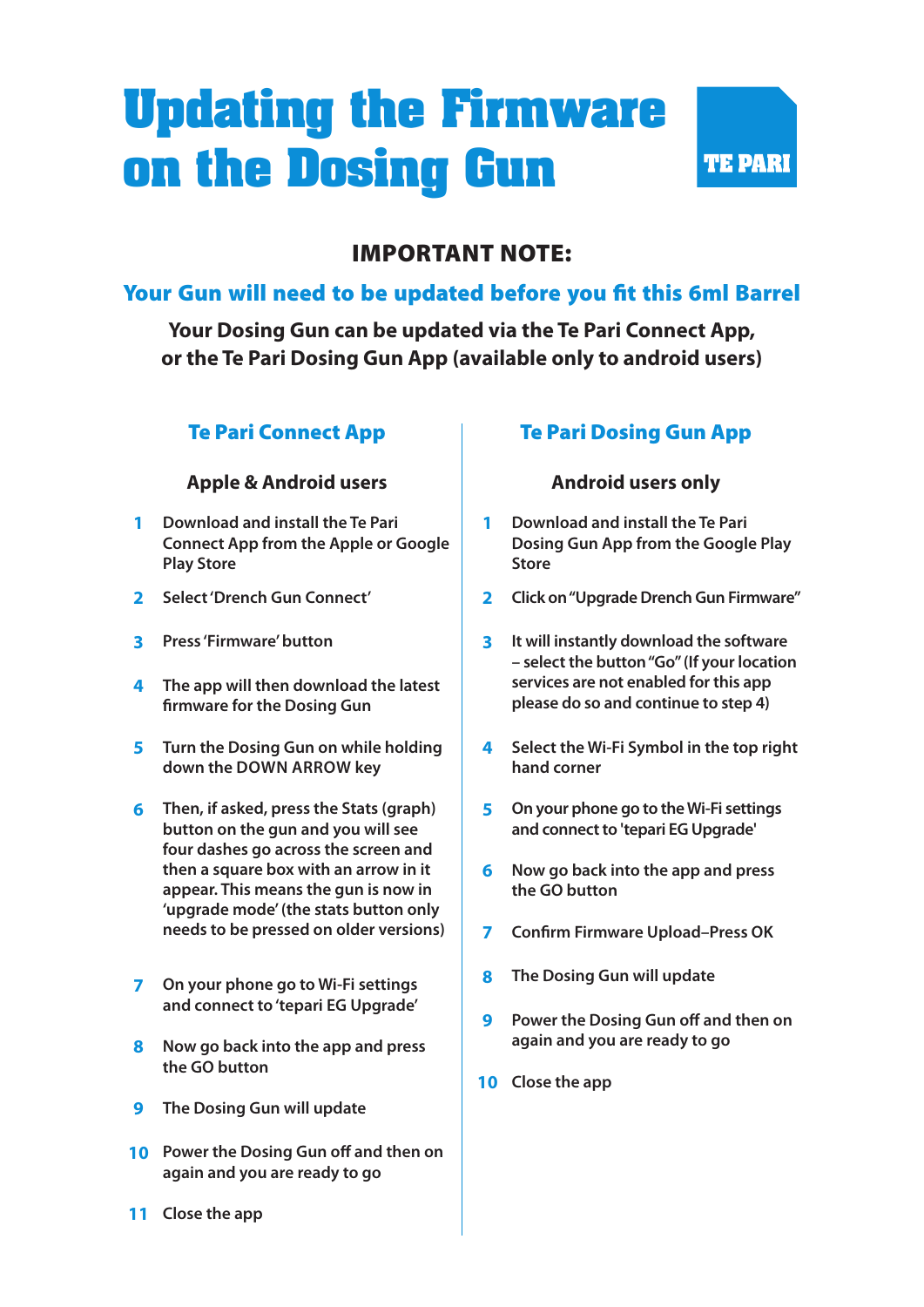## **EG 6ml Instructions**



#### **Your 6ml Barrel Assembly kit will contain:**



- **6ml Barrel**
- **Bottle attachment**

To fit the the bottle attachment to the 6ml barrel simply slide the clear hose fitting onto the nozzle and then applying firm pressure clip the plastic into the slots provided. This should firmly clip into place on both sides of the barrel.

## Please read the instructions before using this product.

#### **Needle fitting and removal**

Release the shroud by partially pulling on the shroud lock. Holding the sides of the shroud(not the end), retract the shroud to expose the needle, being careful not to touch the needle. Remove the needle and fit the new needle. Release the shroud and then release the shroud lock.



#### **Priming**

To prime the injector, release the shroud by partially pulling on the shroud lock. Holding the sides of the shroud(not the end), retract the shroud to expose the needle, being careful not to touch the needle. Hold the shroud in the retracted position, angle the injector up to allow air to leave the barrel, press the prime button and pull the trigger to activate the prime function. When the barrel is almost full, switch to the micro prime function by pushing the prime button again. Continue the prime function until fluid fills the barrel and all the air is removed from the barrel. Push the prime button to



exit micro prime and angle the gun back to the horizontal position after the piston has returned. For priming a bottle mount gun, when a drip of fluid appears at the tip of the needle, rotate the gun to the horizontal position and push the prime button to exit micro prime. This is to ensure fluid covers the inlet spike during the refill stroke.

Release the shroud and the shroud lock. Set the dose size as required. The injector is now ready for use.



**WARNING: Improper user of this device could result in injury. The needle**  shroud is intended to offer the user only limited protection from the<br>needle. Care should be taken by the user to avoid self injection. Follow<br>recognized safe handling protocols when working with livestock.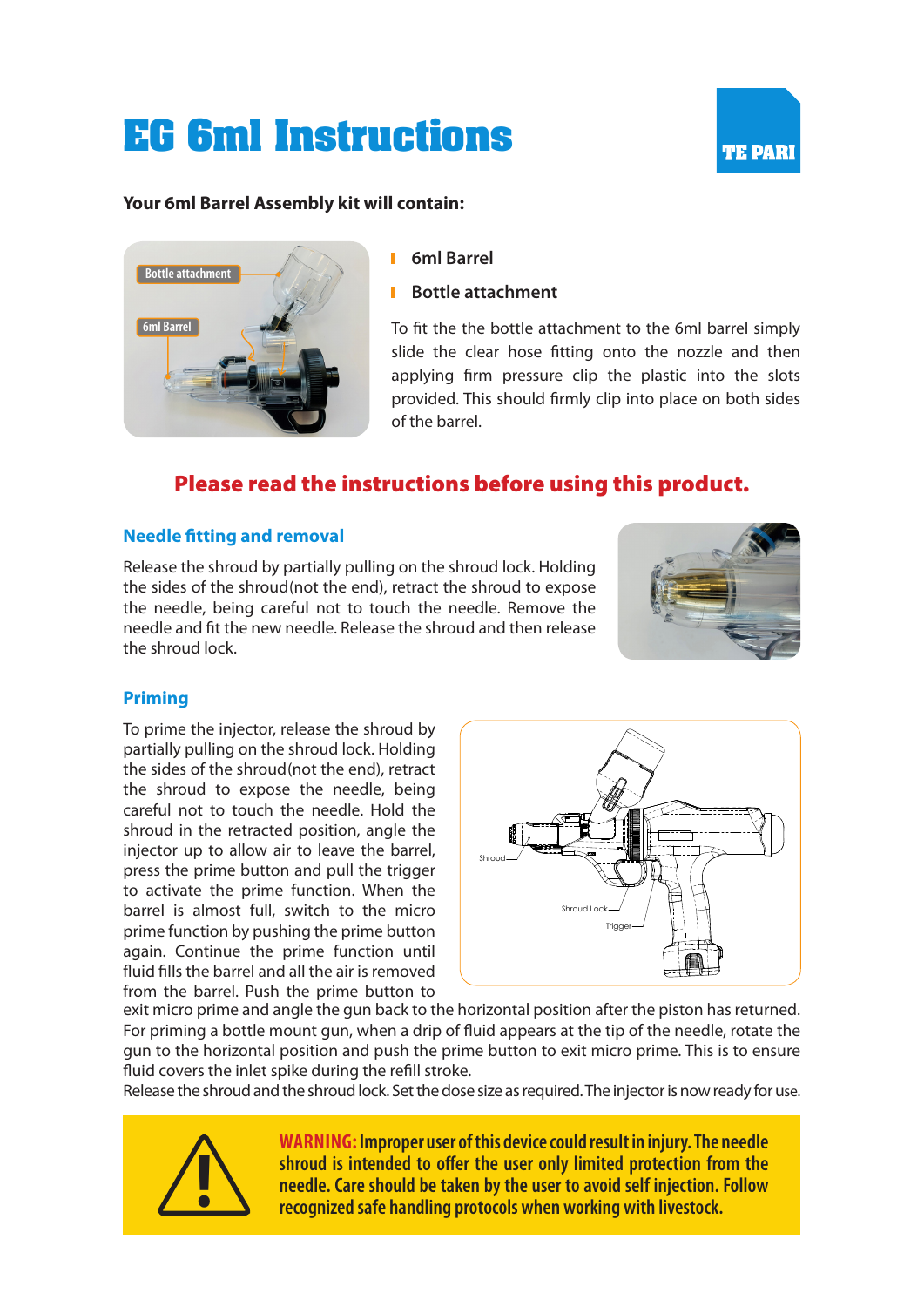## **EG 6ml Instructions**



#### **Cleaning**

Disconnect the inlet tube from the injection bottle. Pull the trigger to empty the barrel. Place the inlet tube in warm soapy water and run the water through the gun until the barrel is clear. Place the inlet tube in fresh clean water and run the water through the gun to rinse the barrel. Remove the inlet tube. Pull the trigger to empty the barrel. Place 2 drops of food grade vegetable oil in the inlet spigot, point the injector down and pull the trigger to draw oil through the injector before storing the injector.

To clean the injector with the bottle mount attached, repeat the above process but use an inlet tube placed over the draw off spike to draw water through the spike.

Alternatively remove the shroud by pulling it off the adapter. Being careful not to damage the shroud spring. Unscrew the barrel and wash in warm soapy water, then rinse in clean water and dry. Wipe the piston and o ring clean using a cloth and warm soapy water(being careful not to damage the o ring). Reassemble the injector and place 2 drops of food grade vegetable oil in the inlet spigot, point the injector down and pull the trigger to draw oil through the injector before storing the injector.

Alternatively after removing the barrel, place the barrel in a sieve immersed in a pot of water ensuring the barrel does not touch the bottom of the pot. Bring the water to the boil and boil for 10 minutes. Remove the barrel and leave to slowly cool.

#### **Safety Shroud**

Before checking the safety shroud functions correctly, ensure the needle is removed. The safety shroud and adapter assembly should be kept clean and the shroud should be able to move freely inside the adapter. Push on the safety shroud to check that the shroud lock is functioning.

#### **Warning**



Please note the safety shroud is intended only as an aid to help protect the **operator from accidental injection.** The safety shroud should not be relied upon to provide the operator with total protection from accidental injection. The company accepts no liability for harm or damage arising from in to provide the operator with total protection from accidental injection. The company accepts no liability for harm or damage arising from intentional or